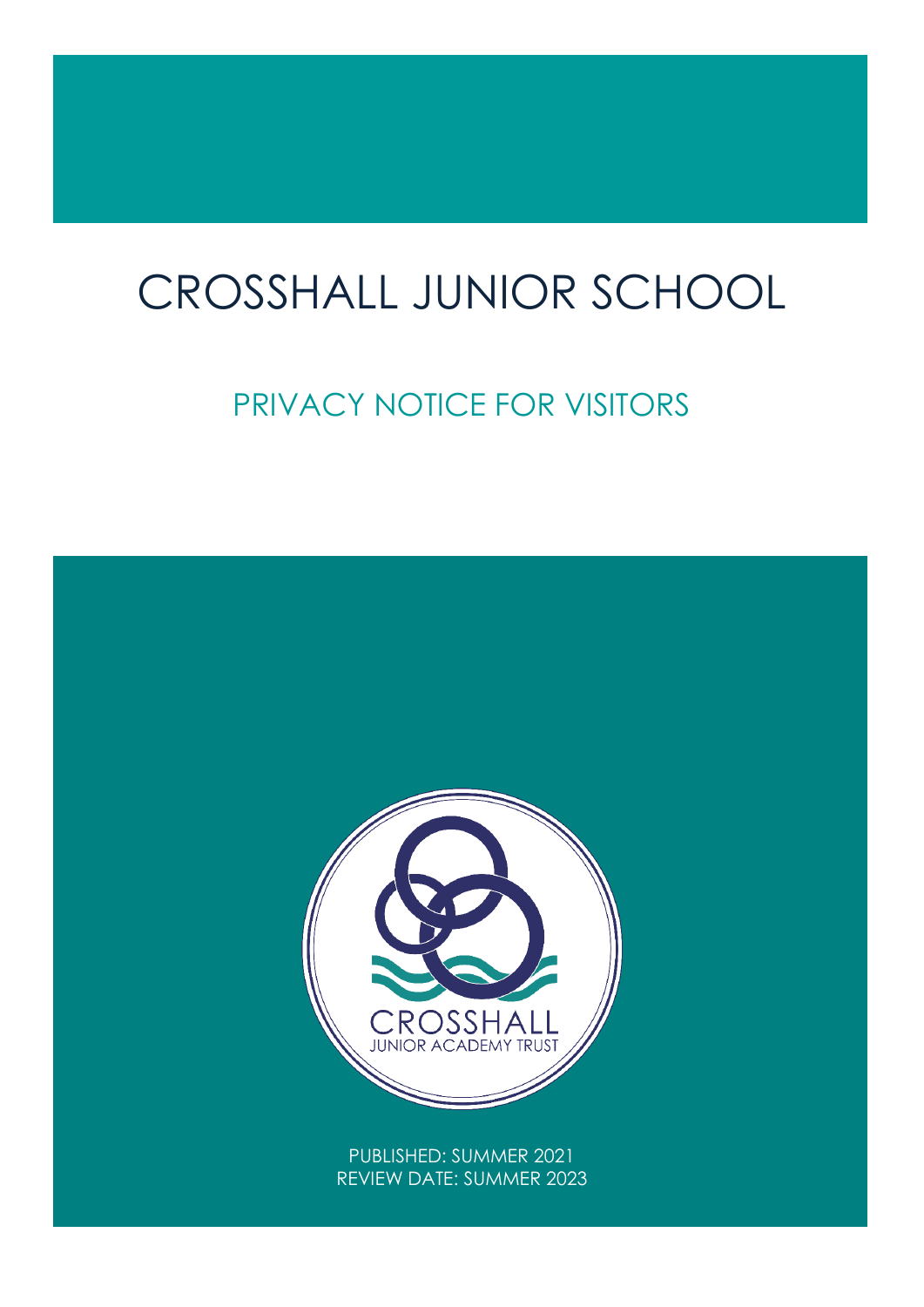# **Privacy notice for visitors**

Under data protection law, individuals have a right to be informed about how Crosshall Junior School Academy Trust, Great North Road, Eaton Ford, St Neots, Cambs PE19 7GG, uses any personal data held about them. We comply with this right by providing privacy notices to individuals where we are processing their personal data.

This privacy notice explains how we collect, store and use personal data about visitors to the school.

We, Crosshall Junior School Academy Trust, are the 'data controller' for the purposes of data protection law.

Our data protection officer is Paul Stratford (see 'Contact us' below).

# **The personal data we hold**

We process data relating to those visiting Crosshall Junior School Academy Trust. Personal data that we may collect, use, store and share (when appropriate) about you includes, but is not restricted to:

- Full name and address
- Contact details
- Information relating to the visit, e.g. company or organisation name, arrival and departure time, car number plate

We may also collect, store and use information about you that falls into "special categories" of more sensitive personal data. This includes information about (where applicable):

- Information about access requirements
- Photographs for identification purposes
- CCTV images captured in school

We may also hold data about you that we have received from other organisations, including other schools and social services.

#### **Why we use this data**

The purpose of processing this data is to:

- Identify you and keep you safe while on the school site
- Keep pupils and staff safe
- Maintain accurate records of visits to the school
- Provide appropriate access arrangements for visitors that require them

# **Our lawful basis for using this data**

We only collect and use personal information about you when the law allows us to. Most commonly, we use it where we need to:

- Comply with a legal obligation
- Carry out a task in the public interest

Less commonly, we may also use personal information about you where:

- You have given us consent to use it in a certain way
- We need to protect your vital interests (or someone else's interests)

Where you have provided us with consent to use your data, you may withdraw this consent at any time. We will make this clear when requesting your consent and explain how you go about withdrawing consent if you wish to do so.

Some of the reasons listed above for collecting and using personal information about you overlap, and there may be several grounds which justify the Trust's use of your data.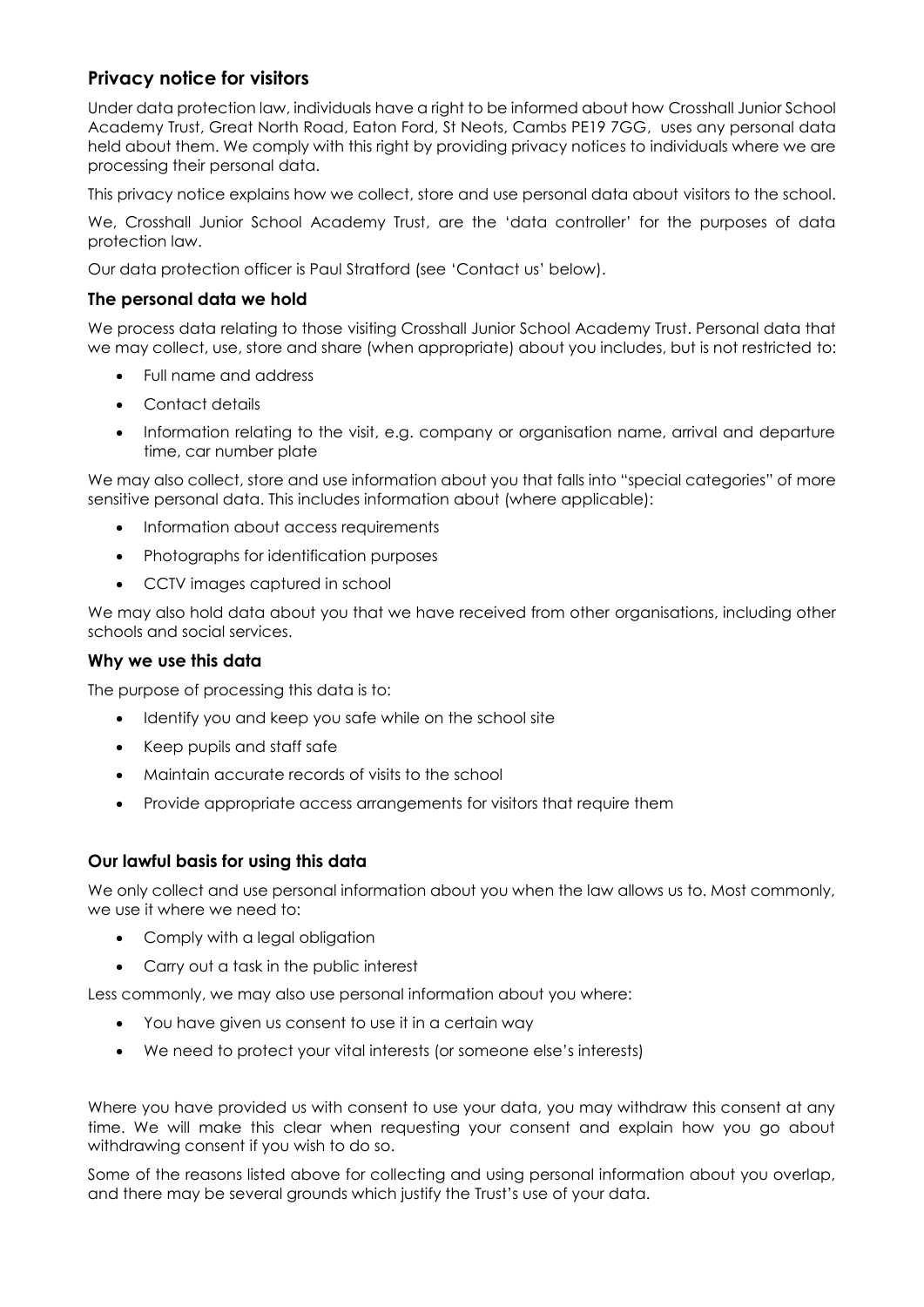# **Our basis for using special category data**

For 'special category' data, we only collect and use it when we have both a lawful basis, as set out above, and one of the following conditions for processing as set out in data protection law:

- We have obtained your explicit consent to use your personal data in a certain way
- We need to perform or exercise an obligation or right in relation to employment, social security or social protection law
- We need to protect an individual's vital interests (i.e. protect your life or someone else's life), in situations where you're physically or legally incapable of giving consent
- The data concerned has already been made manifestly public by you
- We need to process it for the establishment, exercise or defence of legal claims
- We need to process it for reasons of substantial public interest as defined in legislation
- We need to process it for health or social care purposes, and the processing is done by, or under the direction of, a health or social work professional or by any other person obliged to confidentiality under law
- We need to process it for public health reasons, and the processing is done by, or under the direction of, a health professional or by any other person obliged to confidentiality under law
- We need to process it for archiving purposes, scientific or historical research purposes, or for statistical purposes, and the processing is in the public interest

For criminal offence data, we will only collect and use it when we have both a lawful basis, as set out above, and a condition for processing as set out in data protection law. Conditions include:

- We have obtained your consent to use it in a specific way
- We need to protect an individual's vital interests (i.e. protect your life or someone else's life), in situations where you're physically or legally incapable of giving consent
- The data concerned has already been made manifestly public by you
- We need to process it for, or in connection with, legal proceedings, to obtain legal advice, or for the establishment, exercise or defence of legal rights
- We need to process it for reasons of substantial public interest as defined in legislation

#### **Collecting this information**

While most of the information we collect from you is mandatory, there is some information that you can choose whether or not to provide to us.

Whenever we seek to collect information from you, we make it clear whether you must provide this information (and if so, what the possible consequences are of not complying), or whether you have a choice.

#### **How we store this data**

Personal data we collect as part of the visitor process is stored in line with Crosshall Junior School Academy Trust's Data Protection and GDPR Policy.

We will retain, and dispose of, the personal data of all visitors in accordance with the Retention Schedule set out in the Information and Record Management Society's Toolkit for Schools. This can be found [here.](http://irms.org.uk/?page=schoolstoolkit&terms=%22toolkit+and+schools%22)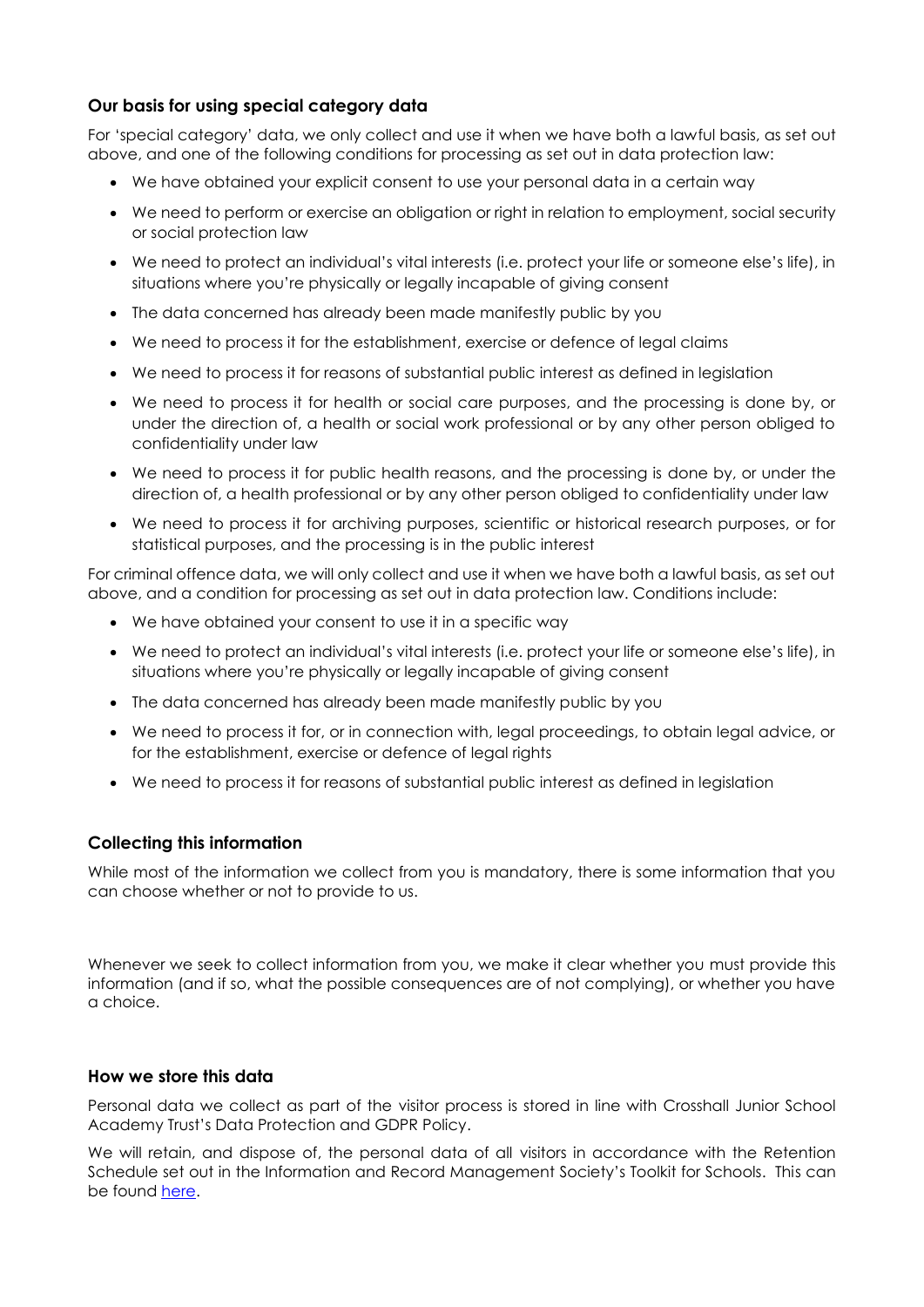# **Data sharing**

We do not share information about you with any third party without your consent unless the law and our policies allow us to do so.

Where it is legally required, or necessary (and it complies with data protection law), we may share personal information about you with:

- Our local authority to meet our legal obligations to share certain information with it, such as safeguarding concerns
- Suppliers and service providers to enable them to provide the service we have contracted them for, such as catering
- Health authorities
- Police forces, courts and tribunals

# **Transferring data internationally**

Where we transfer personal data to a country or territory outside the European Economic Area, we will do so in accordance with data protection law.

# **Your rights**

# **How to access the personal information we hold about you**

Individuals have a right to make a 'subject access request' to gain access to personal information that the Trust holds about them.

If you make a subject access request, and if we do hold information about you, we will:

- Give you a description of it
- Tell you why we are holding and processing it, and how long we will keep it for
- Explain where we got it from, if not from you
- Tell you who it has been, or will be, shared with
- Let you know whether any automated decision-making is being applied to the data, and any consequences of this
- Give you a copy of the information in an intelligible form

You may also have a right for your personal information to be transmitted electronically to another organisation in certain circumstances.

If you would like to make a request, please contact the Office Manager on 01480 475972 or email [office@crosshalljunior.co.uk](mailto:office@crosshalljunior.co.uk)

# **Your other rights regarding your data**

Under data protection law, individuals have certain rights regarding how their personal data is used and kept safe. You have the right to:

- Object to the use of your personal data if it would cause, or is causing, damage or distress
- Prevent your data being used to send direct marketing
- Object to the use of your personal data for decisions being taken by automated means (by a computer or machine, rather than a person)
- In certain circumstances, have inaccurate personal data corrected, deleted or destroyed, or restrict processing
- Claim compensation for damages caused by a breach of the data protection regulations